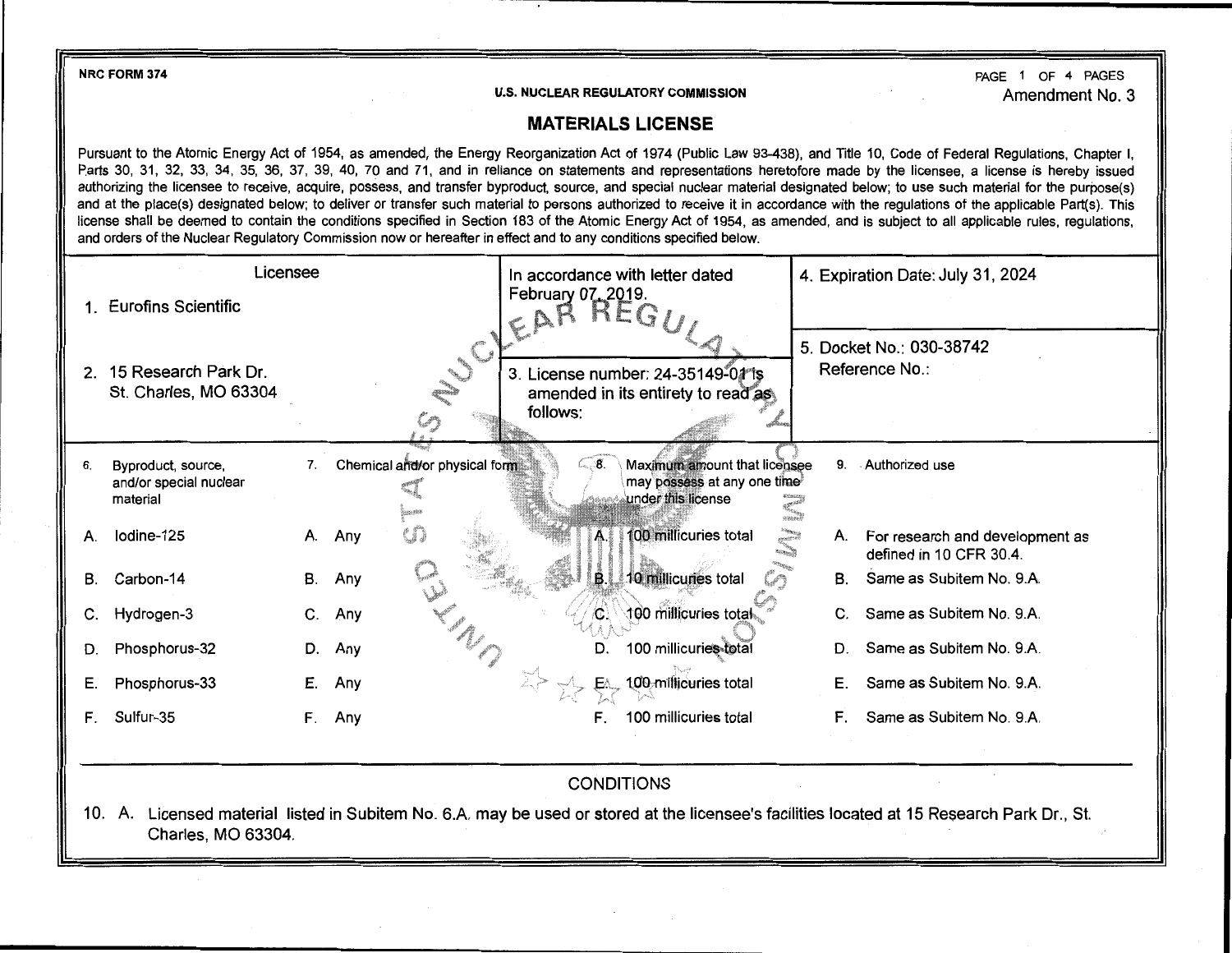|     | <b>NRC FORM 374A</b>                                                                                                                                                                                                                                                                                                                                                                                                                                                                                                                                                                                                                                                                                                                                                                                                                                                                                                                                              | <b>U.S. NUCLEAR REGULATORY COMMISSION</b>                                                                                                                                                                                                                                                                                                                                                                                                                                    |                                         | PAGE 2 OF 4 PAGES |  |  |
|-----|-------------------------------------------------------------------------------------------------------------------------------------------------------------------------------------------------------------------------------------------------------------------------------------------------------------------------------------------------------------------------------------------------------------------------------------------------------------------------------------------------------------------------------------------------------------------------------------------------------------------------------------------------------------------------------------------------------------------------------------------------------------------------------------------------------------------------------------------------------------------------------------------------------------------------------------------------------------------|------------------------------------------------------------------------------------------------------------------------------------------------------------------------------------------------------------------------------------------------------------------------------------------------------------------------------------------------------------------------------------------------------------------------------------------------------------------------------|-----------------------------------------|-------------------|--|--|
|     | <b>MATERIALS LICENSE</b>                                                                                                                                                                                                                                                                                                                                                                                                                                                                                                                                                                                                                                                                                                                                                                                                                                                                                                                                          | License Number<br>24-35149-01                                                                                                                                                                                                                                                                                                                                                                                                                                                | Docket or Reference Number<br>030-38742 |                   |  |  |
|     | <b>SUPPLEMENTARY SHEET</b>                                                                                                                                                                                                                                                                                                                                                                                                                                                                                                                                                                                                                                                                                                                                                                                                                                                                                                                                        | Amendment No. 3                                                                                                                                                                                                                                                                                                                                                                                                                                                              |                                         |                   |  |  |
| 11. | В.<br>Dr., St. Charles, MO 63304.<br>Licensed material shall only be used by, or under the supervision of:<br><b>Authorized Users</b><br>Erwin Bankston, Jr.<br>Jacob Bode                                                                                                                                                                                                                                                                                                                                                                                                                                                                                                                                                                                                                                                                                                                                                                                        | Licensed material listed in Subitem Nos. 6.A. through 6.F. may be used or stored at the licensee's facilities located at 6 Research Park<br>REGULAX<br><b>Material and Use</b><br>For research and development use of iodine 125 as permitted under the license<br>For research and development use of iodine-125, carbon-14, hydrogen-3, phosphorus-32,                                                                                                                     |                                         |                   |  |  |
|     | <b>Richard Deckman</b><br>Angela Irvin<br>Shirley Lin<br>Diane Werth                                                                                                                                                                                                                                                                                                                                                                                                                                                                                                                                                                                                                                                                                                                                                                                                                                                                                              | phosphorus-33, and sulfur-35 as permitted under the license<br>For research and development use of iodine-125 as permitted under the license<br>For research and development use of iodine-125 as permitted under the license<br>For research and development use of iodine-125 as permitted under the license<br>For research and development use of iodine-125, carbon-14, hydrogen-3, phosphorus-32,<br>tĐ<br>phosphorus-33, and sulfur-35 as permitted under the license |                                         |                   |  |  |
|     | 12. The Radiation Safety Officer (RSO) for this license is James C. Hatten.                                                                                                                                                                                                                                                                                                                                                                                                                                                                                                                                                                                                                                                                                                                                                                                                                                                                                       |                                                                                                                                                                                                                                                                                                                                                                                                                                                                              |                                         |                   |  |  |
| 13. | The licensee is authorized to hold radioactive material with a physical half-life of less than or equal to 120 days for decay-in-storage before<br>disposal in ordinary trash provided:<br>举政安全学                                                                                                                                                                                                                                                                                                                                                                                                                                                                                                                                                                                                                                                                                                                                                                  |                                                                                                                                                                                                                                                                                                                                                                                                                                                                              |                                         |                   |  |  |
|     | Before disposal as ordinary trash, the waste shall be surveyed at the container surface with the appropriate survey instrument set on its<br>А.<br>most sensitive scale and with no interposed shielding to determine that its radioactivity cannot be distinguished from background. All<br>radiation labels shall be removed or obliterated, except for radiation labels on materials that are within containers and that will be<br>managed as biomedical waste after they have been released from the licensee.<br>B. A record of each such disposal permitted under this license condition shall be retained for 3 years. The record must include the date of<br>disposal, the date on which the byproduct material was placed in storage, the radionuclides disposed, the survey instrument used, the<br>background dose rate, the dose rate measured at the surface of each waste container, and the name of the individual who performed<br>the disposal. |                                                                                                                                                                                                                                                                                                                                                                                                                                                                              |                                         |                   |  |  |
|     |                                                                                                                                                                                                                                                                                                                                                                                                                                                                                                                                                                                                                                                                                                                                                                                                                                                                                                                                                                   |                                                                                                                                                                                                                                                                                                                                                                                                                                                                              |                                         |                   |  |  |

 $\mathcal{L}^{\mathcal{L}}(\mathcal{A})$  .

 $\mathcal{L}_{\mathcal{A}}$ 

--

 $\sim$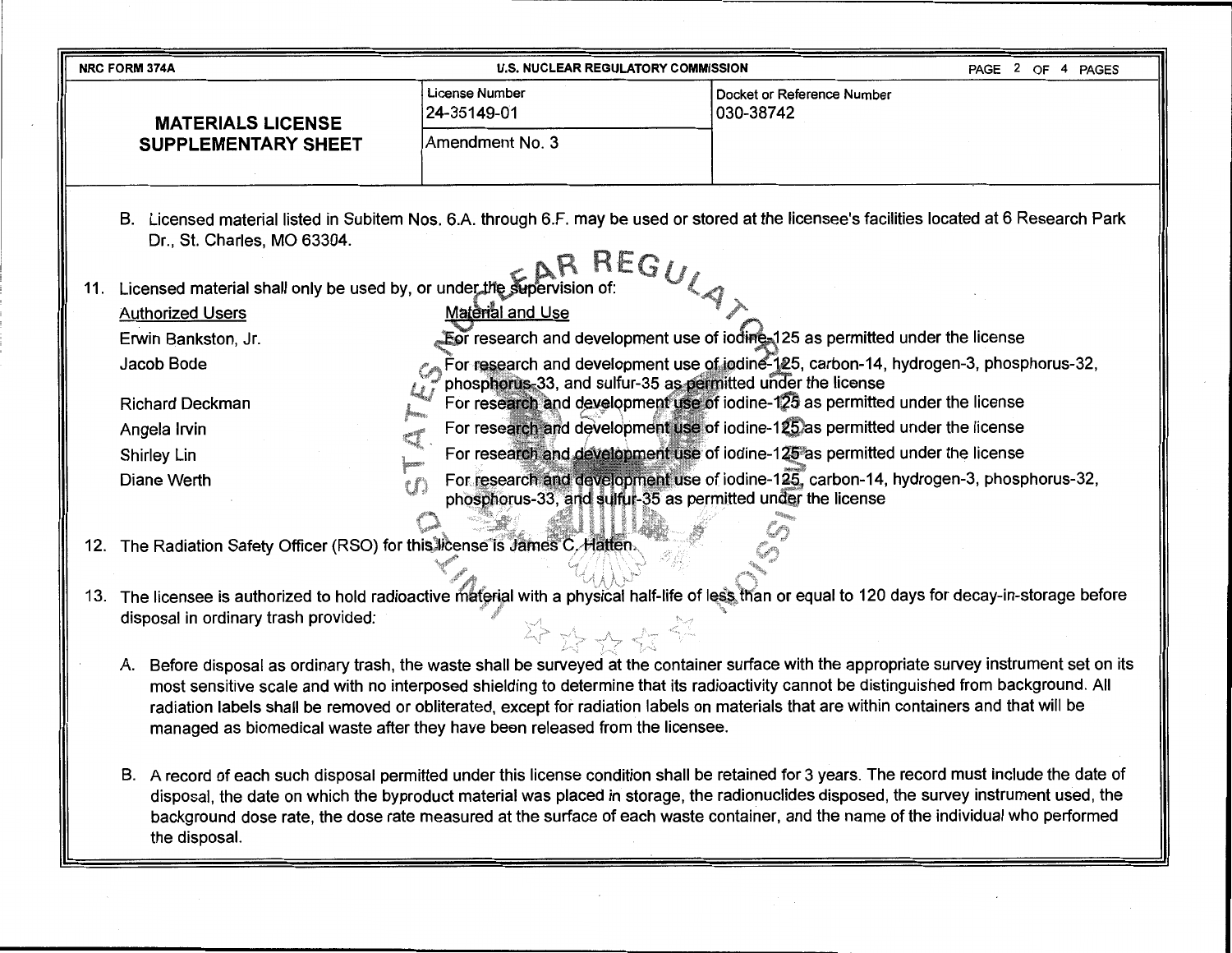| <b>NRC FORM 374A</b>                                                     | <b>U.S. NUCLEAR REGULATORY COMMISSION</b> | PAGE 3 OF 4 PAGES                       |  |
|--------------------------------------------------------------------------|-------------------------------------------|-----------------------------------------|--|
| <b>MATERIALS LICENSE</b>                                                 | License Number<br>24-35149-01             | Docket or Reference Number<br>030-38742 |  |
| <b>SUPPLEMENTARY SHEET</b>                                               | Amendment No. 3                           |                                         |  |
|                                                                          |                                           |                                         |  |
| The licensee shall not use the licensed material in or on humans.<br>14. |                                           |                                         |  |

- 15. The licensee shall not use licensed material in field applications where activity is released except as provided otherwise by specific condition of this license.<br>of this license.
- 16. Except as specifically provided otherwise in this license, the licensee shall conduct its program in accordance with the statements, representations, and procedures contained in the documents, including any enclosures, listed below. This license condition applies only to those procedures that are required to b<u>e s</u>ubmitted in accordance with the regulations. The U.S. Nuclear Regulatory Commission's regulations shall govern unless the statements, representations, and procedures in the licersee's application and correspondence are more restrictive than the regulations.

'I

- A. Application dated May 5, 2014 (ML14140A587)
- B. Letter dated June 1, 2014 (ML14162A235)
- C. Letter dated August 22, 2017 (ML17244A172)
- D. Letter dated September 29, 2017 (ML17276A058)